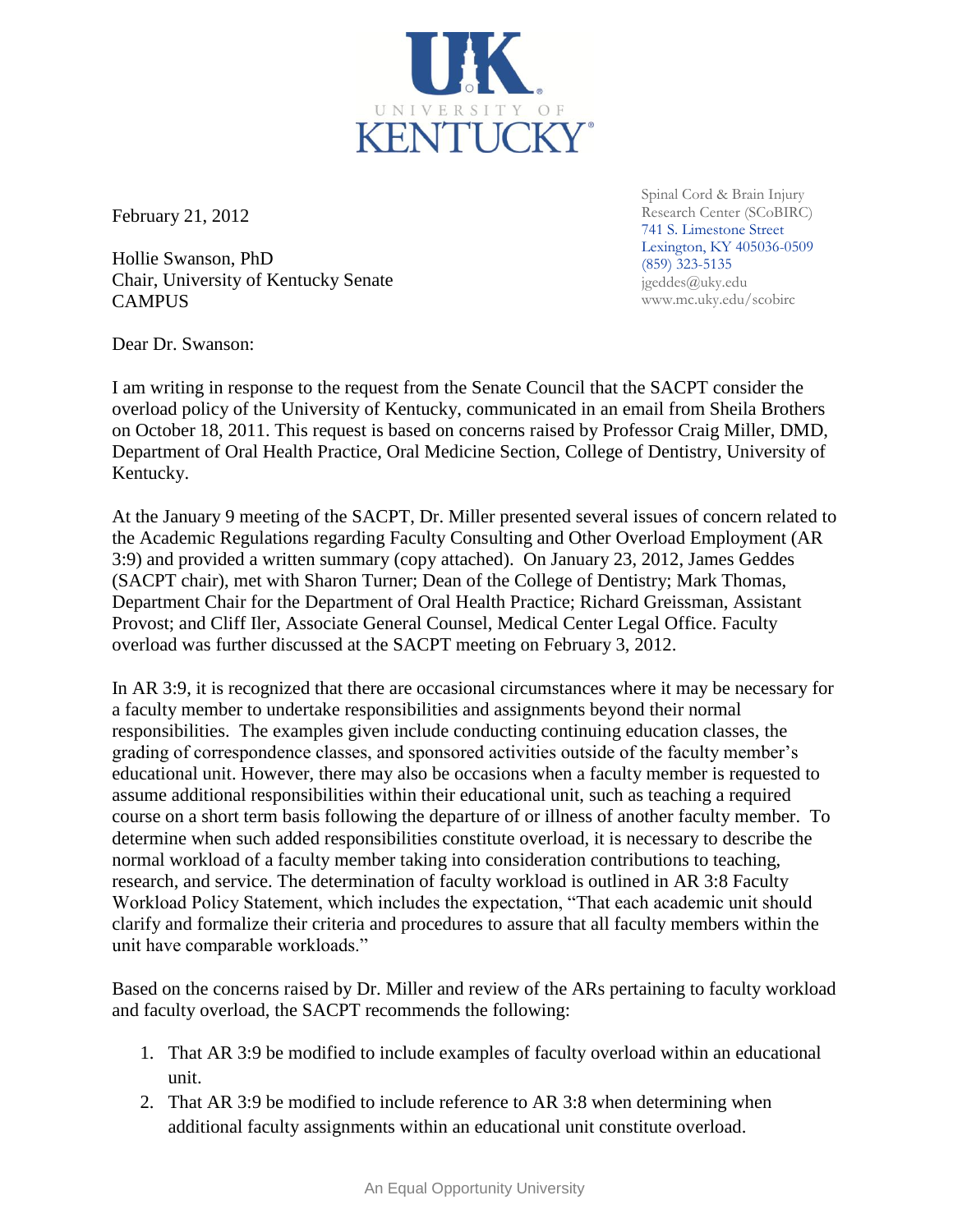The conclusions contained in this letter were reviewed and affirmed by all SACPT members. The letter is thus submitted on behalf of the SACPT members Michael Braun, Tricia Browne-Ferrigno, Nirmala Desai, Scott Prince, Catherine Seago, Bruce Swetnam, and Stephen Testa, and me.

Sincerely yours,<br>Jim Sedde

James W. Geddes, Ph.D. Chair, SACPT Professor, Dept. Anatomy & Neurobiology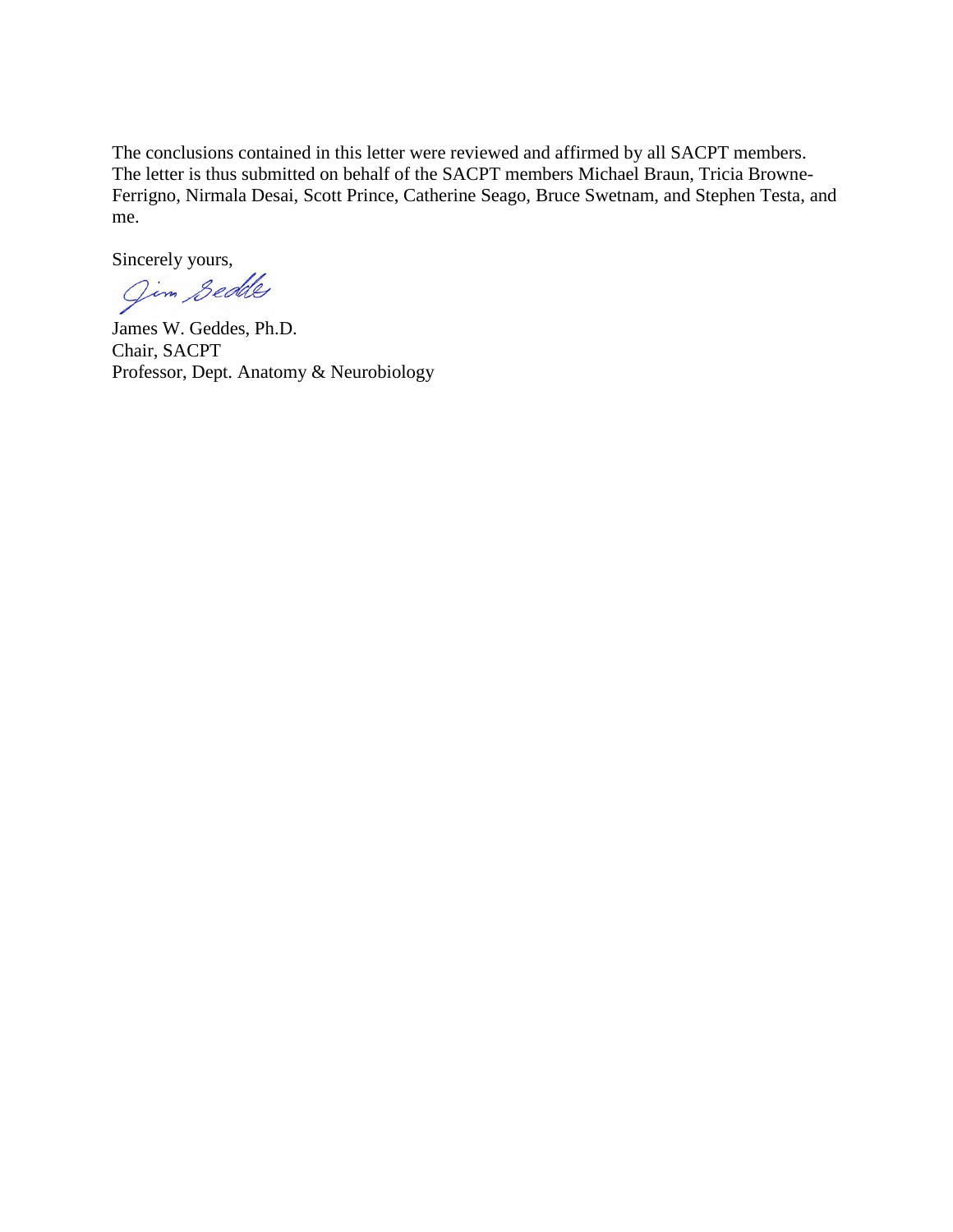## **Senate Advisory Committee on Privilege and Tenure (SACPT)**

## **TOPIC: ARII-3.9 (Formerly, ARII-1.1-1) "CONSULTING AND OTHER OVERLOAD EMPLOYMENT".**

## **Issues of concern:**

- 1. The definition of overload (Paragraph II page 3 and 4) is insufficient and lacks clarity. It advantages the department, college and University over the individual faculty member.
- 2. Need for consistent interpretation and handling of internal overload amongst the colleges.
- 3. Need for guidelines that address the assignment of additional responsibilities that do not appear in the faculty member's Distribution of Effort (DOE).
- 4. Lack of recourse for an affected faculty member.

**1. Definition of overload.** The current AR reads, "The University recognizes that there are occasional circumstances when a faculty member may be the most appropriate person to undertake University assignments which are beyond the scope of that individual's normal departmental, college, and University-wide responsibilities. Examples include the conducting of continuing education classes, the grading of correspondence courses, and participating in various types of sponsored activities for which the basic responsibility lies outside the faculty member's educational unit."

The current definition can, and has been interpreted to, mean these are the only examples exclusive of other examples. Thus, administrators have used the statement "outside the faculty member's educational unit" to overload faculty with duties that fall within the educational unit. The classic example that occurs regularly is when another faculty member is absent (i.e., due to retirement, health issues, sabbatical) and another faculty member within the unit is overloaded with the duties of the absent member. Often this is done under the request to help the unit, department or College on an "interim basis". However, what is unclear is the University's responsibility for paying the faculty member who steps in and perform tasks of that absent faculty member while continuing to perform their usual tasks as described on their DOE.

In my instance, the College was seeking a new radiologist, as our previous radiologist left the position vacant. The Chair and Dean requested of me to teach 2 additional courses and assume the responsibilities of the radiologist (*i.e.,* supervising technical staff + administrative duties associated with this position) while not adding those duties to my DOE, nor were they willing to approve internal overload upon my request. During the 2010-2011 academic year in which this occurred, the College of Dentistry advertised that they were seeking employment of a radiologist in peerreviewed publications and on the UK website. Thus, by the very nature of advertisement, the College indicated that they were willing to pay another hired faculty member to do those duties – just not me in the interim. I requested overload from Dean Sharon Turner and was denied. Further, I met with Assistant Provost, Richard Greisman and my Chair, Dr. Mark Thomas regarding this issue and was told that the University was within their rights to deny me overload. I disagree. What is at issue here is that the College administration can coerce faculty to perform duties that are overload in nature, not document those activities on the DOE, and not pay faculty for this effort. Of note, this is not the first time I have been required to do this. From 1994-1999, I also assumed the role of the radiologist while maintaining my normal job activities. During these time periods I have been course director of multiple courses, held numerous NIH funded grants and served on many College, University and national committees.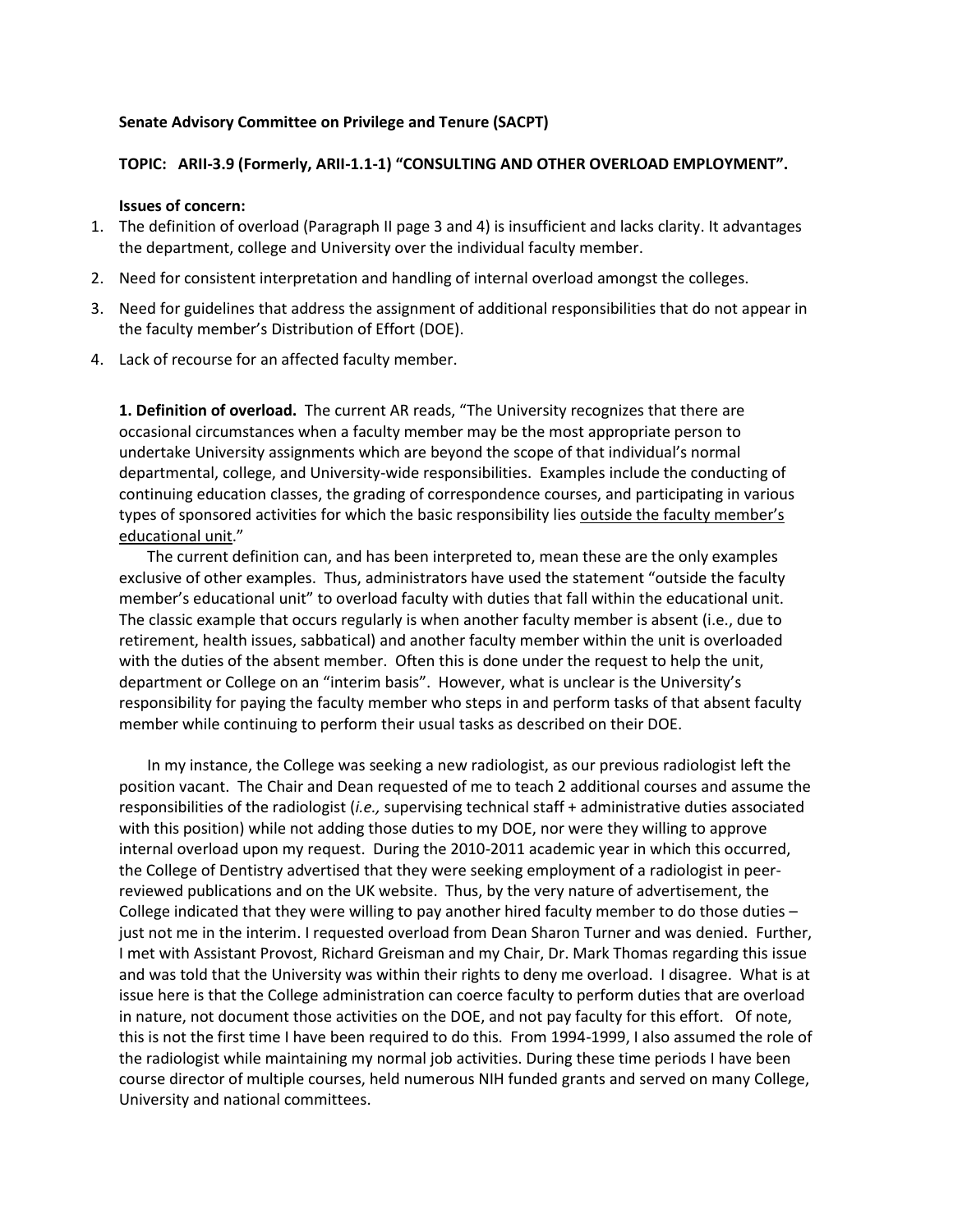In my opinion the current AR definition allows the administration to take advantage of faculty to fill in and teach courses without additional remuneration, as long as those duties fall within the "educational unit".

The committee should consider the following.

- A) What is the definition of internal overload and should this definition be revised, since many faculty come and go and often faculty are required to "fill in" within their 'unit' during the period in which new faculty are sought? Note teaching within the 'unit' is considered different in the AR than teaching activities outside the unit. For example, teaching a continuing education class is considered overload, but teaching a course to students within your college is not. Is that fair and equitable?
- B) Should there be an amount of time consideration built into the AR to accommodate the definition of overload? For example, faculty could potentially fill in for a few lectures, however if a faculty member is asked to teach a semester long course and s/he is not relieved of other duties, this would seem to be overload. However, this currently is not case, since the current AR stipulates teaching in the 'unit' does not qualify for overload. Since I taught radiology for 5 years without additional compensation, yet continued to perform my usual duties the only option was to expand my work week without pay. Thus this begs the question: Is one semester, one year, or five years of the performance of additional duties sufficient time to qualify for overload? To date, I have provided six years of overload. I guess that is why I was nominated and received the Provost Distinguished Service Professorship.

2. **Need for consistent interpretation and handling of internal overload amongst the colleges.** I investigated this further by interviewing administrators of other colleges at the University of Kentucky and was told that internal overload has been routinely paid to faculty who have performed additional teaching duties within their unit. However, as mentioned, my Chair and Dean were unwilling to approve overload for my performance of teaching duties than fell within the unit. This suggests that the internal overload policy is not being applied evenly, fairly and equitably across all colleges at the University. Further, the inconsistency amongst the colleges suggests that the AR definition of overload lacks sufficient clarity.

**Proposed request: that the AR definition of overload be revised to indicate 1) that the previously stated 'examples' are not exclusive of other examples, 2) that overload is based on the number of hours, or duties with respect to the DOE, whether or not they fall inside or outside the "educational unit", 3) that a consistent policy regarding overload is enforced across colleges.**

**3. Need for guidelines that address the assignment of additional responsibilities that do not appear in the faculty member's DOE.** At issue here is whether it is appropriate for UK administrators to not accurately document faculty job activities on the faculty member's DOE and by doing so avoid the requirement for fulfilling the criteria for internal overload? In my case, my signed DOE does not show the correct amount of effort regarding the additional courses I taught nor the radiology duties I performed. And, I requested to my Chair the need for correction of my DOE, but this was never done. Thus, I remain perplexed as to the reason for completing and signing the DOE if it does not need to be accurate. Further, the new certification process puts faculty at odds with certifying an inaccurate DOE.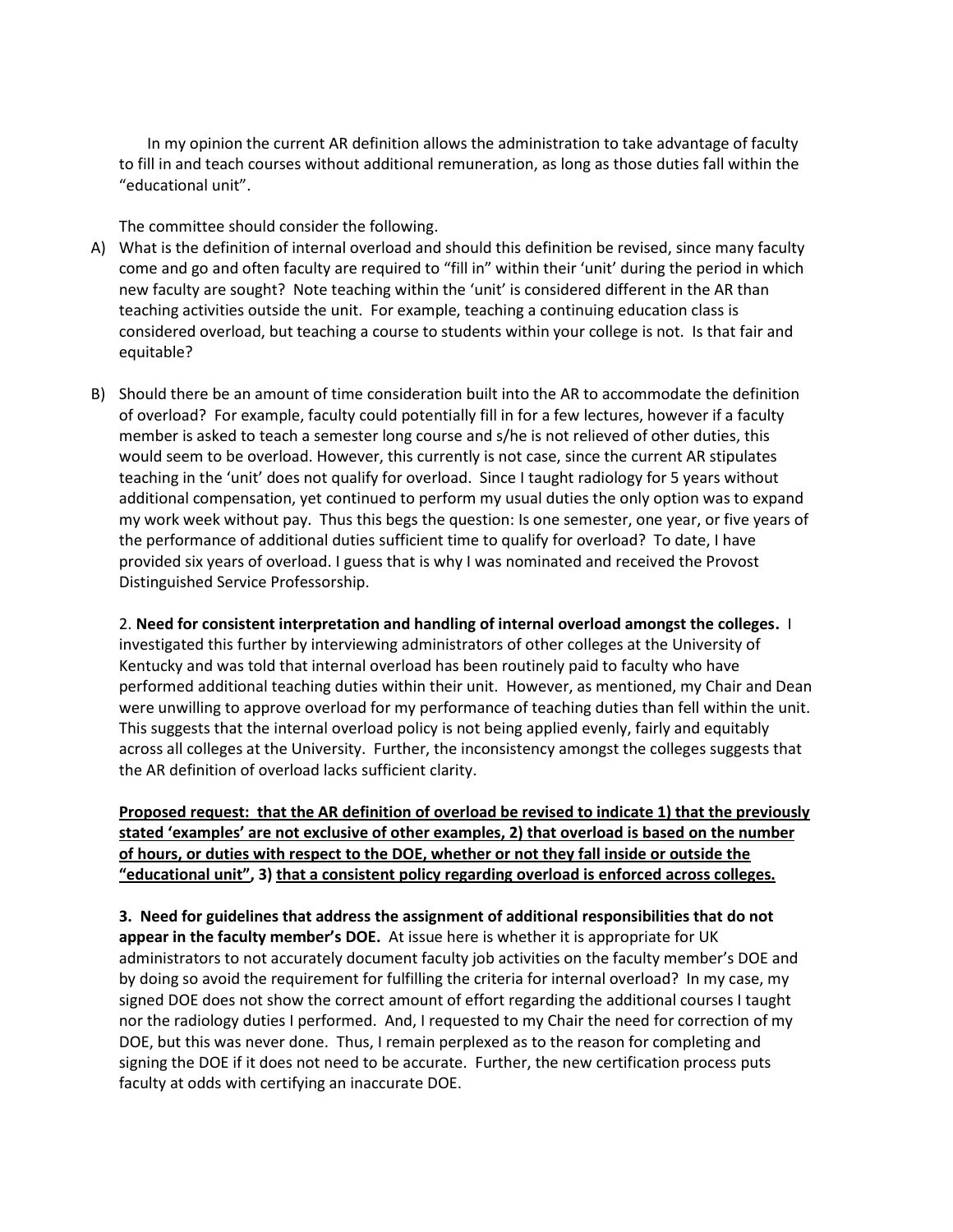A factor relating to this issue is what is the University's definition of the usual and customary work week? The expectation at the Medical Center is that faculty will work in excess of 60 hours. Previous discussion with college and University administrators indicates the difficulties in addressing this issue. However, the SACPT committee should be fully cognizant that the University overload form (Form S ARII-) bases overload on duties above and beyond 2080 hours (*i.e*., the form states to calculate the hours based on 2080). This could be interpreted to indicate that the University advocates a 40 hour work week x 52 weeks. If so, then this form fails to account for the 22 vacation days provided to faculty as well as the few days surrounding the November and December holidays. If one takes all the allotted vacation days and works a 40 hour week, then the actual number of hours to calculate overload should be based on hours that exceed 1960. So one option is that the overload form needs to be revised. Alternatively, the vacation days can be subtracted from 2080 indicating there are 232 working days. 2080 divided by 232 indicates the expected working day is 8.96 hrs x 5 days per week = 44.8 hrs per week based on the statement on the current University overload form.

Another factor flying under the radar is: Will working more than 60 hours per week result in stressrelated health effects after many years of this behavior? Published studies suggest it does. One would think if the University is truly invested in our employees and concerned with their health, then the University would establish guidelines for optimizing our employee's health with respect to number of hours worked.

**Proposed request: that 1) Chairs and Dean's be required to certify that the DOE reflects the effort put forth by the faculty member, 2) the DOE be consistent with overload policy, 3) Chairs and Dean's be held accountable if the DOE does not properly reflect overload, 4) the University provide a statement of what defines a usual work week.**

4. **Lack of recourse for an affected faculty member.** At present, there is little recourse for a faculty member who performs additional duties and is not provided overload. The current system is flawed in that the very persons (*i.e*., administrators) that determine salary and overload are the same persons that determine if the criteria for overload is met. Thus, there is the likelihood of vested interest to deny a faculty member overload pay by select administrators in order to save money.

**Proposed request: that 1) the process for approval of overload be independent of administrators that decide that faculty member's salary, 2) the grievances process regarding overload be separate and distinct from the administrative structure that oversees faculty salary.**

Respectfully,

Bruce

Craig S. Miller, D.M.D., M.S. Professor of Oral Medicine, Microbiology, Immunology & Molecular Genetics Provost Distinguished Service Professor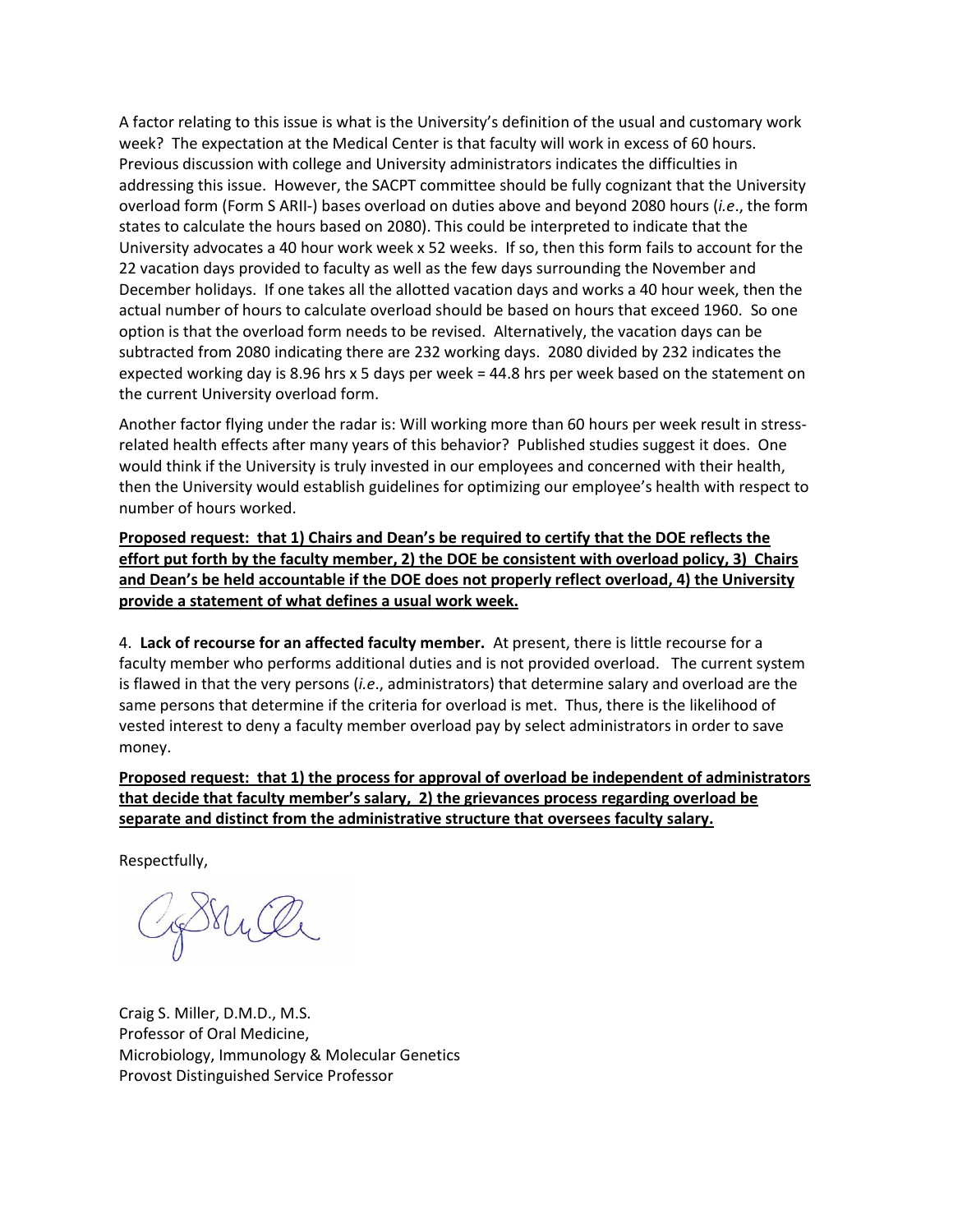## **Brothers, Sheila C**

| From:               | Geddes, James                                                                                                         |
|---------------------|-----------------------------------------------------------------------------------------------------------------------|
| Sent:               | Tuesday, February 21, 2012 4:22 PM                                                                                    |
| To:                 | Brothers, Sheila C                                                                                                    |
| $Cc$ :              | Swanson, Hollie; Miller, Craig S; Turner, Sharon P; Anderson, Heidi Milia; Brown-Wright,<br>Lynda; Greissman, Richard |
| Subject:            | RE: UK's Overload Policies                                                                                            |
| <b>Attachments:</b> | SACPT reply re Overload.pdf; Senate Advisory Committee on Privilege and Tenure.docx                                   |

Dear Sheila,

The SACPT has reviewed Dr. Miller's concerns (copy attached) regarding UK's overload policy. Based on this review, changes are recommended to the Administrative Regulations as outlined in the attached letter to Dr. Swanson. I apologize for the delay. Sincerely, Jim Geddes (Chair, SACPT)

**From:** Brothers, Sheila C **Sent:** Tuesday, October 18, 2011 12:02 PM **To:** Geddes, James **Cc:** Miller, Craig S; Swanson, Hollie **Subject:** UK's Overload Policies

Good morning, Jim. I am writing on behalf of the SC, to send an issue to the Senate's Advisory Committee on Privilege and Tenure for review.

Craig Miller attended yesterday's SC meeting to discuss his concerns about UK's overload policy. After a brief discussion, it was clear that the SC thought Miller's concern had merit, and is hereby asking the SACPT to review this issue. Please find below a snippet from the (unapproved) minutes from yesterday. Attached, please find the email Craig originally sent, to request the SC review the issue; the pertinent AR (AR 3:9); and a two-slide ppt from Miller to further explain the issue. (Just FYI, the email was sent to SC members, but was not posted with the online agenda, nor was the ppt posted. The publicly posted documentation was just the current AR language.)

The SC did not include a timeline with its request that the SACPT review this issue, but it may be reasonable to expect a report back to them by mid‐January. Would this be acceptable? I do not want to disrupt your already busy SACPT schedule.

Thank you, Sheila

Guest Craig Miller (DE/Oral Health Practice) explained his concerns that: internal overload is determined differently by different colleges; some of the problems stem from a lack of definition of "unit"; additional responsibilities are assigned to the faculty member but not included on the Distribution of Effort (DOE); and the lack of recourse for an affected faculty member.